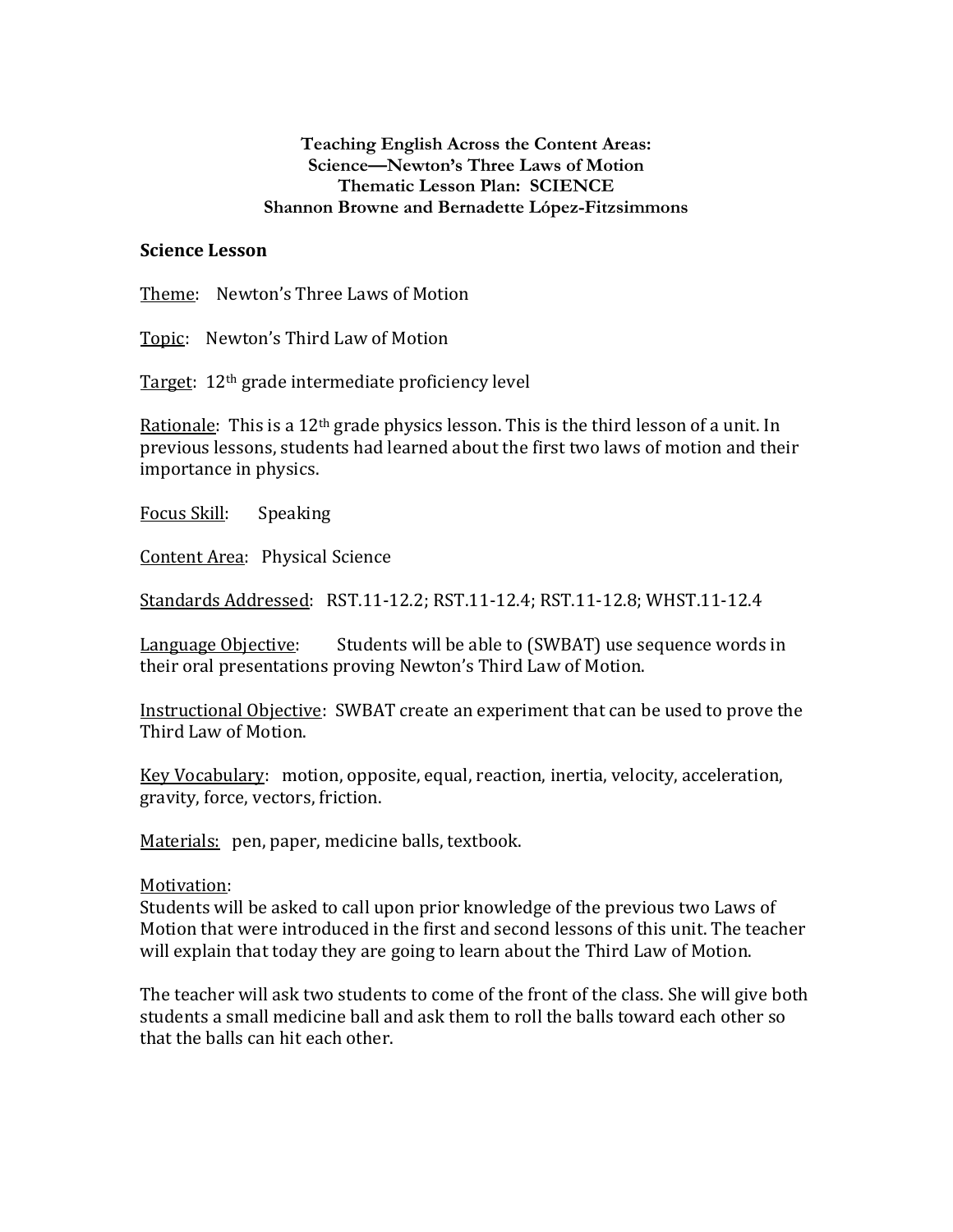The teacher will conduct a discussion asking the students to describe what happened when the balls hit each other. She will start the discussion using sequence words by asking

- *What happened first*?
- *Then* what happened? (and so on….)

# **Procedure**:

The teacher will describe the way the balls rolled toward each other, hit each other. Upon impact the balls rolled backwards, demonstrating Newton's Third Law of Motion.

The teacher will state that the Third Law of Motion is *"For every action, there is an opposite and equal reaction."* The teacher will ask students *to turn and talk* about what this Law actually means.

The teacher will call on students to explain what they think the law means. The teacher will then give real life examples of the Third Law of Motion, such as when you are in a car and you brake hard, your body moves forward. Another example is on a roller coaster; as the coaster jerks forward, you are pushed back.

The teacher will explain these examples using sequence words.

- $\checkmark$  First, the roller coaster will build pressure.
- $\checkmark$  Next, it will shoot forward.
- $\checkmark$  Then, my body will be pushed back into the seat.

The teacher will ask students if they can think of examples found in sports. The teacher will put the students into heterogeneous groups of 3 or 4 and ask them to create an experiment that they could conduct to prove Newton's Third Law of Motion.

The teacher will ask students to briefly explain their experiment using sequence words, such as first, then, last. Students will write the experiment and then present it in appropriate order.

## Assessment

Students will use prior knowledge to explain the first two Laws of Motion.

The students will discuss what happened to the medicine balls upon impact using *sequence words*. The students will talk to each other to discuss what the third Law means.

Students will work together to come up with examples of the Third Law in sports.

Students will create an experiment that can be done to prove the Third Law. The procedure will be explained in order using *sequence words*.